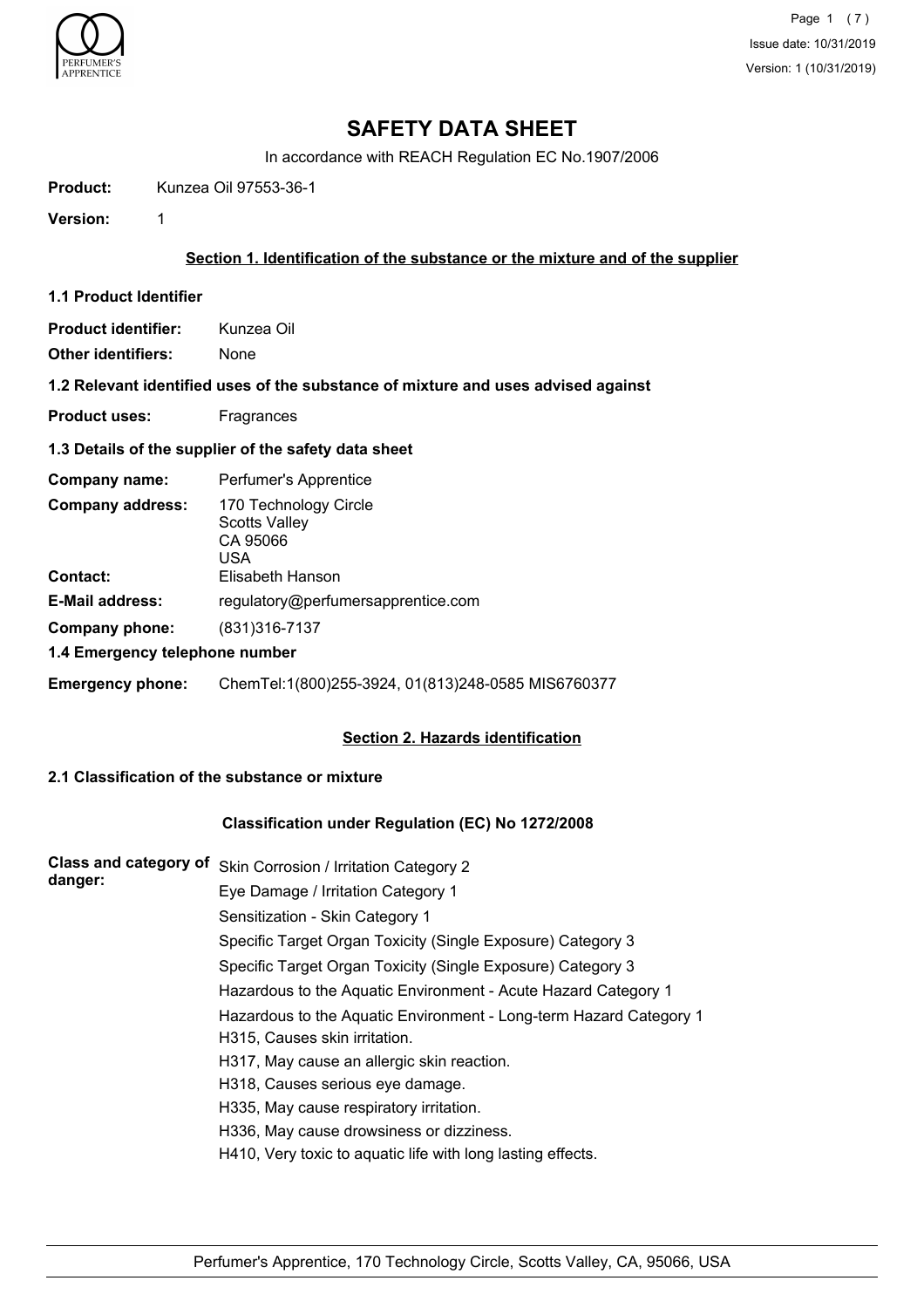

Page 2 (7) Issue date: 10/31/2019 Version: 1 (10/31/2019)

# **SAFETY DATA SHEET**

In accordance with REACH Regulation EC No.1907/2006

**Product:** Kunzea Oil 97553-36-1

**Version:** 1

**2.2 Label elements**

|                                     | Classification under Regulation (EC) No 1272/2008                                                                                                                                                                                                                                                                                                                                                                                                                                                                                                                                                                                                                                                                                                                                                                                                                                                                                                                                                                                                                                                                                                                             |
|-------------------------------------|-------------------------------------------------------------------------------------------------------------------------------------------------------------------------------------------------------------------------------------------------------------------------------------------------------------------------------------------------------------------------------------------------------------------------------------------------------------------------------------------------------------------------------------------------------------------------------------------------------------------------------------------------------------------------------------------------------------------------------------------------------------------------------------------------------------------------------------------------------------------------------------------------------------------------------------------------------------------------------------------------------------------------------------------------------------------------------------------------------------------------------------------------------------------------------|
| Signal word:                        | Danger                                                                                                                                                                                                                                                                                                                                                                                                                                                                                                                                                                                                                                                                                                                                                                                                                                                                                                                                                                                                                                                                                                                                                                        |
| <b>Hazard statements:</b>           | H315, Causes skin irritation.<br>H317, May cause an allergic skin reaction.<br>H318, Causes serious eye damage.<br>H335, May cause respiratory irritation.<br>H336, May cause drowsiness or dizziness.<br>H410, Very toxic to aquatic life with long lasting effects.                                                                                                                                                                                                                                                                                                                                                                                                                                                                                                                                                                                                                                                                                                                                                                                                                                                                                                         |
| <b>M</b> factor:                    | None                                                                                                                                                                                                                                                                                                                                                                                                                                                                                                                                                                                                                                                                                                                                                                                                                                                                                                                                                                                                                                                                                                                                                                          |
| Supplemental<br>Information:        | None                                                                                                                                                                                                                                                                                                                                                                                                                                                                                                                                                                                                                                                                                                                                                                                                                                                                                                                                                                                                                                                                                                                                                                          |
| <b>Precautionary</b><br>statements: | P261, Avoid breathing vapour or dust.<br>P264, Wash hands and other contacted skin thoroughly after handling.<br>P271, Use only outdoors or in a well-ventilated area.<br>P272, Contaminated work clothing should not be allowed out of the workplace.<br>P273, Avoid release to the environment.<br>P280, Wear protective gloves/eye protection/face protection.<br>P302/352, IF ON SKIN: Wash with plenty of soap and water.<br>P304/340, IF INHALED: Remove victim to fresh air and keep at rest in a position comfortable<br>for breathing.<br>P305/351/338, IF IN EYES: Rinse cautiously with water for several minutes. Remove contact<br>lenses, if present and easy to do. Continue rinsing.<br>P310, Immediately call a POISON CENTER or doctor/physician.<br>P333/313, If skin irritation or rash occurs: Get medical advice/attention.<br>P362, Take off contaminated clothing and wash before reuse.<br>P391, Collect spillage.<br>P403/233/235, Store in a well-ventilated place. Keep container tightly closed. Keep cool.<br>P405, Store locked up.<br>P501, Dispose of contents/container to approved disposal site, in accordance with local<br>regulations. |
| Pictograms:                         |                                                                                                                                                                                                                                                                                                                                                                                                                                                                                                                                                                                                                                                                                                                                                                                                                                                                                                                                                                                                                                                                                                                                                                               |
| Other hazards:                      | None                                                                                                                                                                                                                                                                                                                                                                                                                                                                                                                                                                                                                                                                                                                                                                                                                                                                                                                                                                                                                                                                                                                                                                          |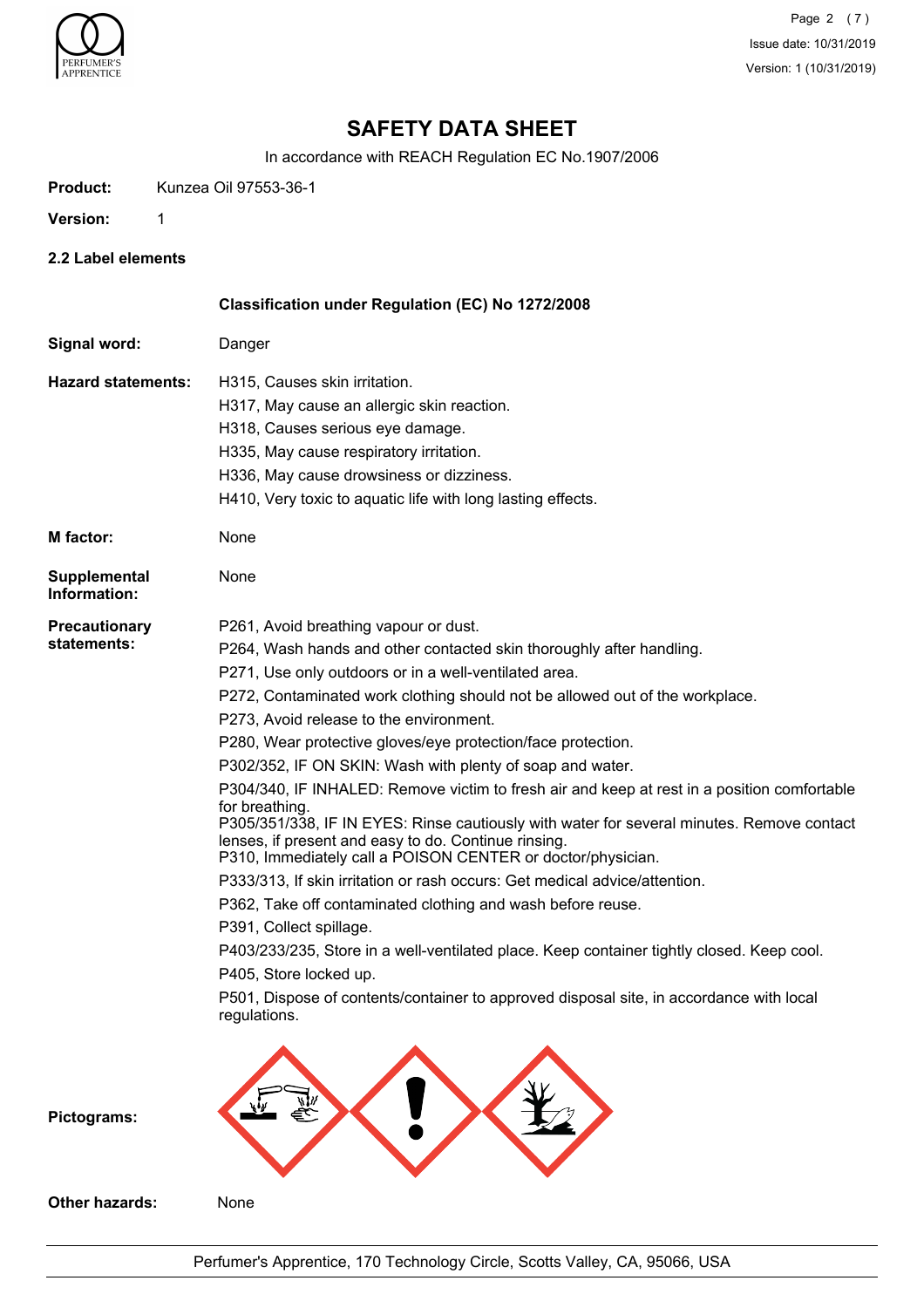

Page 3 (7) Issue date: 10/31/2019 Version: 1 (10/31/2019)

# **SAFETY DATA SHEET**

In accordance with REACH Regulation EC No.1907/2006

**Product:** Kunzea Oil 97553-36-1

**Version:** 1

## **Section 3. Composition / information on ingredients**

## **3.1 Substances**

**Product identifier:** Kunzea Oil

## **Section 4. First-aid measures**

## **4.1 Description of first aid measures**

IF ON SKIN: Wash with plenty of soap and water.

IF INHALED: Remove victim to fresh air and keep at rest in a position comfortable for breathing.

IF IN EYES: Rinse cautiously with water for several minutes. Remove contact lenses, if present and easy to do. Continue rinsing.

Immediately call a POISON CENTER or doctor/physician.

# **4.2 Most important symptoms and effects, both acute and delayed**

Causes skin irritation.

May cause an allergic skin reaction.

Causes serious eye damage.

May cause respiratory irritation.

May cause drowsiness or dizziness.

## **4.3 Indication of any immediate medical attention and special treatment needed**

None expected, see Section 4.1 for further information.

## **SECTION 5: Firefighting measures**

## **5.1 Extinguishing media**

Suitable media: Carbon dioxide, Dry chemical, Foam.

## **5.2 Special hazards arising from the substance or mixture**

In case of fire, may be liberated: Carbon monoxide, Unidentified organic compounds.

## **5.3 Advice for fire fighters:**

In case of insufficient ventilation, wear suitable respiratory equipment.

#### **Section 6. Accidental release measures**

## **6.1 Personal precautions, protective equipment and emergency procedures:**

Avoid inhalation. Avoid contact with skin and eyes. See protective measures under Section 7 and 8.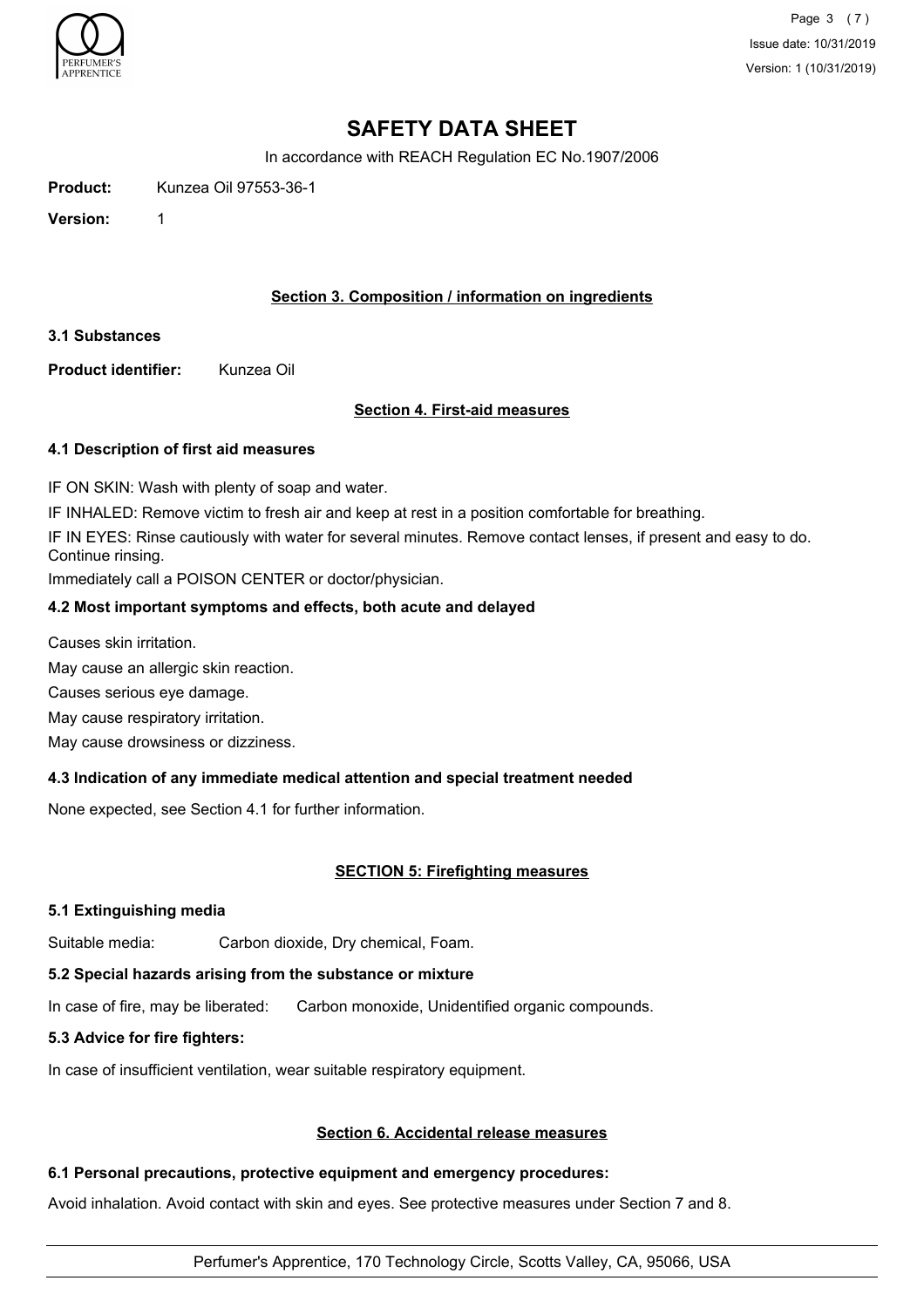

Page 4 (7) Issue date: 10/31/2019 Version: 1 (10/31/2019)

# **SAFETY DATA SHEET**

In accordance with REACH Regulation EC No.1907/2006

**Product:** Kunzea Oil 97553-36-1

**Version:** 1

**6.2 Environmental precautions:**

Keep away from drains, surface and ground water, and soil.

### **6.3 Methods and material for containment and cleaning up:**

Remove ignition sources. Provide adequate ventilation. Avoid excessive inhalation of vapours. Contain spillage immediately by use of sand or inert powder. Dispose of according to local regulations.

#### **6.4 Reference to other sections:**

Also refer to sections 8 and 13.

## **Section 7. Handling and storage**

#### **7.1 Precautions for safe handling:**

Keep away from heat, sparks, open flames and hot surfaces. - No smoking. Use personal protective equipment as required. Use in accordance with good manufacturing and industrial hygiene practices. Use in areas with adequate ventilation Do not eat, drink or smoke when using this product.

## **7.2 Conditions for safe storage, including any incompatibilities:**

Store in a well-ventilated place. Keep container tightly closed. Keep cool.

#### **7.3 Specific end use(s):**

Fragrances: Use in accordance with good manufacturing and industrial hygiene practices.

#### **Section 8. Exposure controls/personal protection**

#### **8.1 Control parameters**

Workplace exposure limits: Not Applicable

#### **8.2 Exposure Controls**

#### **Eye / Skin Protection**

Wear protective gloves/eye protection/face protection

### **Respiratory Protection**

Ensure adequate and ongoing ventilation is maintained in order to prevent build up of excessive vapour and to ensure occupational exposure limits are adhered to. If appropriate, and depending on your patterns and volumes of use, the following engineering controls may be required as additional protective measures: a) Isolate mixing rooms and other areas where this material is used or openly handled. Maintain these areas under negative air pressure relative to the rest of the plant. b) Employ the use of Personal protective equipment - an approved, properly fitted respirator with organic vapour cartridges or canisters and particulate filters. c) Use local exhaust ventilation around open tanks and other open sources of potential exposures in order to avoid excessive inhalation, including places where this material is openly weighed or measured. In addition, use general dilution ventilation of the work area to eliminate or reduce possible worker exposures. d) Use closed systems for transferring and processing this material.

Also refer to Sections 2 and 7.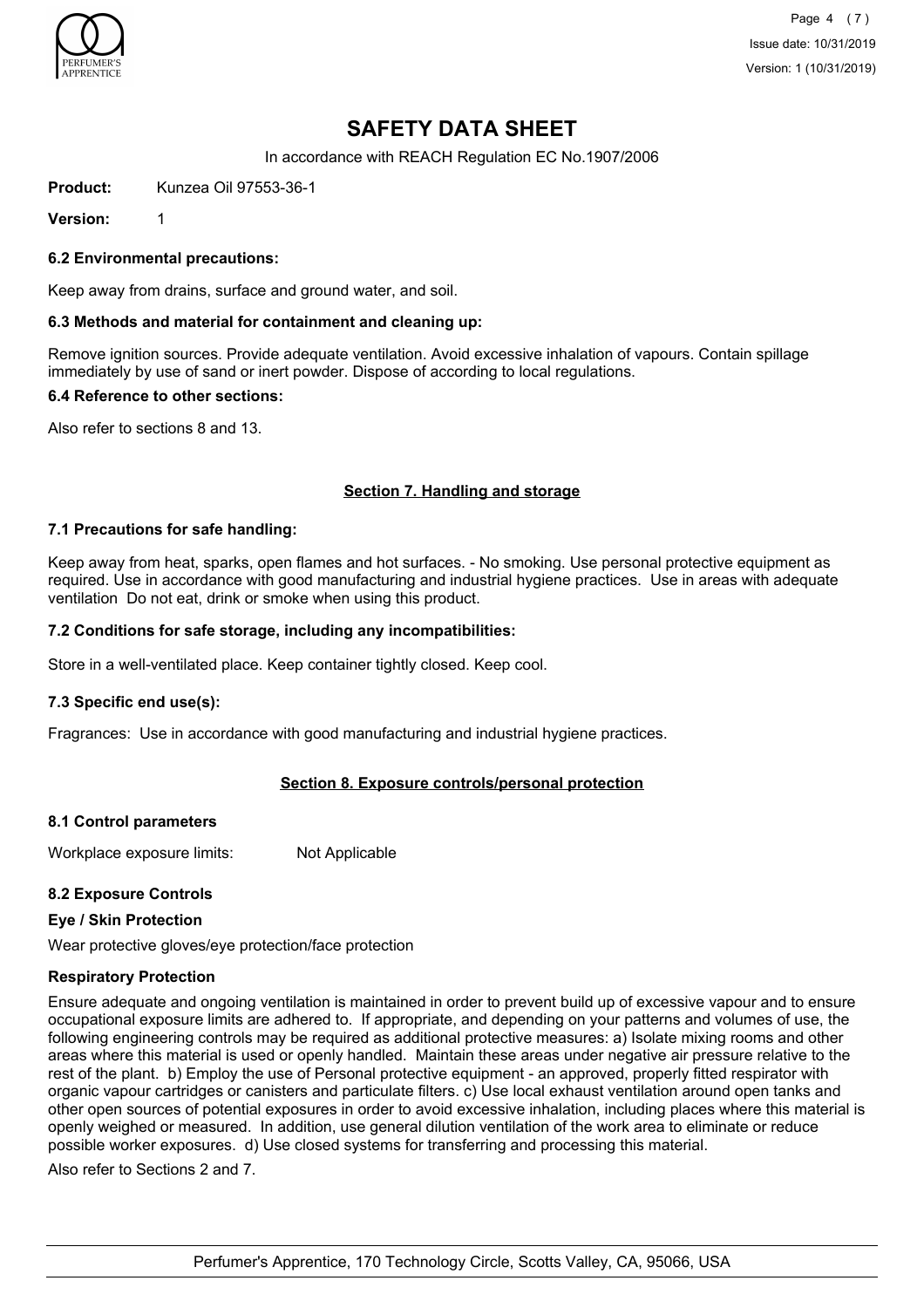

Page 5 (7) Issue date: 10/31/2019 Version: 1 (10/31/2019)

# **SAFETY DATA SHEET**

In accordance with REACH Regulation EC No.1907/2006

**Product:** Kunzea Oil 97553-36-1

**Version:** 1

## **Section 9. Physical and chemical properties**

## **9.1 Information on basic physical and chemical properties**

| Appearance:                                   | Clear, pale yellow to yellow liquid          |
|-----------------------------------------------|----------------------------------------------|
| Odour:                                        | Not determined                               |
| <b>Odour threshold:</b>                       | Not determined                               |
| pH:                                           | Not determined                               |
| Melting point / freezing point:               | Not determined                               |
| Initial boiling point / range:                | Not determined                               |
| <b>Flash point:</b>                           | 63 °C                                        |
| <b>Evaporation rate:</b>                      | Not determined                               |
| Flammability (solid, gas):                    | Not determined                               |
| Upper/lower flammability or explosive limits: | Product does not present an explosion hazard |
| Vapour pressure:                              | Not determined                               |
| <b>Vapour density:</b>                        | Not determined                               |
| <b>Relative density:</b>                      | $0.8900 - 0.9800$                            |
| Solubility(ies):                              | Not determined                               |
| Partition coefficient: n-octanol/water:       | Not determined                               |
| Auto-ignition temperature:                    | Not determined                               |
| <b>Decomposition temperature:</b>             | Not determined                               |
| <b>Viscosity:</b>                             | Not determined                               |
| <b>Explosive properties:</b>                  | Not expected                                 |
| <b>Oxidising properties:</b>                  | Not expected                                 |
|                                               |                                              |

**9.2 Other information:** None available

## **Section 10. Stability and reactivity**

#### **10.1 Reactivity:**

Presents no significant reactivity hazard, by itself or in contact with water.

## **10.2 Chemical stability:**

Good stability under normal storage conditions.

## **10.3 Possibility of hazardous reactions:**

Not expected under normal conditions of use.

## **10.4 Conditions to avoid:**

Avoid extreme heat.

#### **10.5 Incompatible materials:**

Avoid contact with strong acids, alkalis or oxidising agents.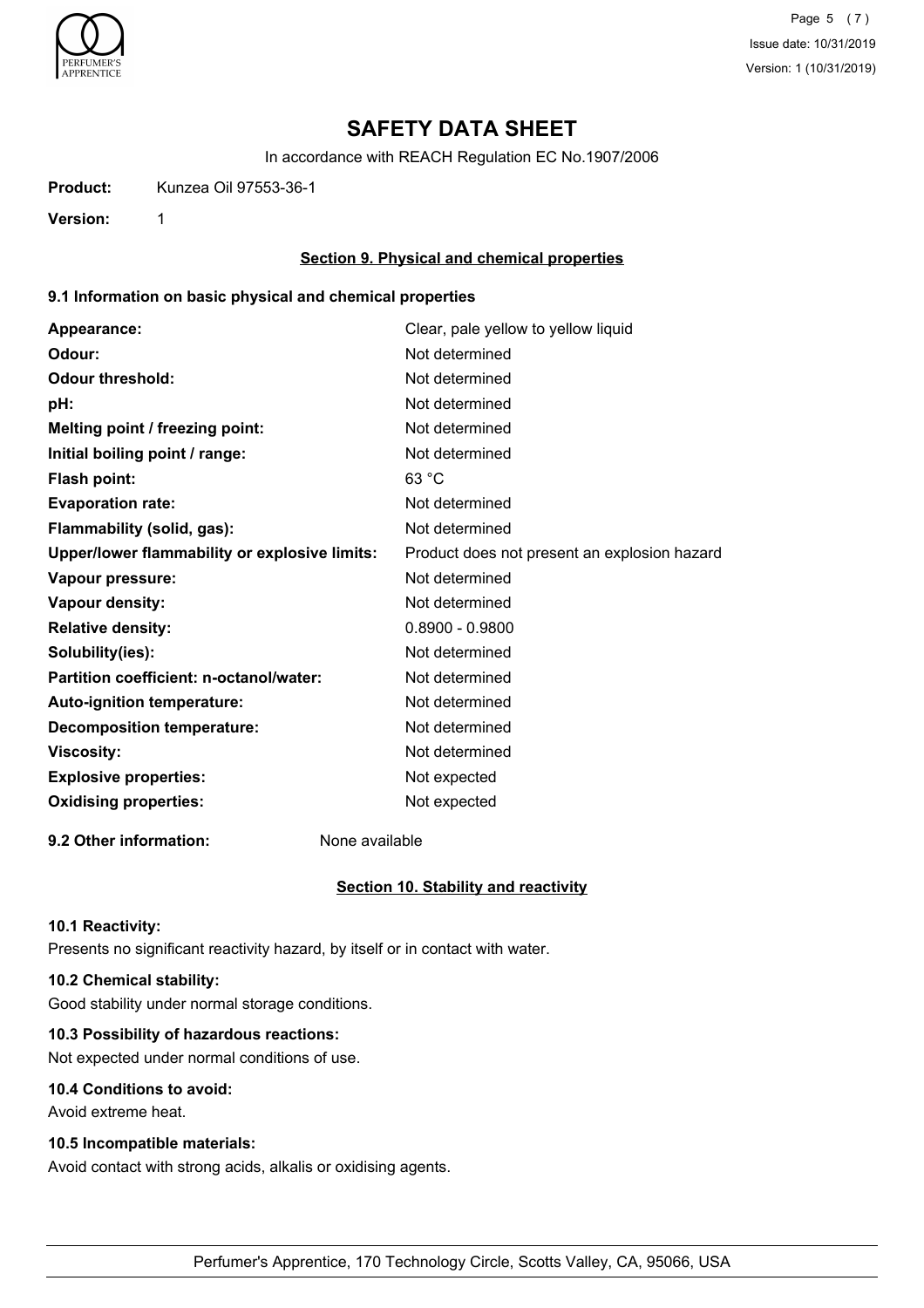

Page 6 (7) Issue date: 10/31/2019 Version: 1 (10/31/2019)

# **SAFETY DATA SHEET**

In accordance with REACH Regulation EC No.1907/2006

**Product:** Kunzea Oil 97553-36-1

**Version:** 1

**10.6 Hazardous decomposition products:**

Not expected.

## **Section 11. Toxicological information**

## **11.1 Information on toxicological effects**

| <b>Acute Toxicity:</b>                    | Based on available data the classification criteria are not met. |
|-------------------------------------------|------------------------------------------------------------------|
| <b>Acute Toxicity Oral</b>                | Not Applicable                                                   |
| <b>Acute Toxicity Dermal</b>              | Not Applicable                                                   |
| <b>Acute Toxicity Inhalation</b>          | Not Available                                                    |
| <b>Skin corrosion/irritation:</b>         | Skin Corrosion / Irritation Category 2                           |
| Serious eye damage/irritation:            | Eye Damage / Irritation Category 1                               |
| <b>Respiratory or skin sensitisation:</b> | Sensitization - Skin Category 1                                  |
| Germ cell mutagenicity:                   | Based on available data the classification criteria are not met. |
| <b>Carcinogenicity:</b>                   | Based on available data the classification criteria are not met. |
| <b>Reproductive toxicity:</b>             | Based on available data the classification criteria are not met. |
| <b>STOT-single exposure:</b>              | Specific Target Organ Toxicity (Single Exposure) Category 3      |
|                                           | Specific Target Organ Toxicity (Single Exposure) Category 3      |
| <b>STOT-repeated exposure:</b>            | Based on available data the classification criteria are not met. |
| <b>Aspiration hazard:</b>                 | Based on available data the classification criteria are not met. |

## **Information about hazardous ingredients in the mixture**

Not Applicable

Refer to Sections 2 and 3 for additional information.

## **Section 12. Ecological information**

| 12.1 Toxicity:                                                           |               |  |
|--------------------------------------------------------------------------|---------------|--|
| Very toxic to aquatic life with long lasting effects.                    |               |  |
| 12.2 Persistence and degradability:                                      | Not available |  |
| 12.3 Bioaccumulative potential:                                          | Not available |  |
| 12.4 Mobility in soil:                                                   | Not available |  |
| 12.5 Results of PBT and vPvB assessment:                                 |               |  |
| This substance does not meet the PBT/vPvB criteria of REACH, annex XIII. |               |  |
|                                                                          |               |  |

**12.6 Other adverse effects:** Not available

## **Section 13. Disposal considerations**

# **13.1 Waste treatment methods:**

Dispose of in accordance with local regulations. Avoid disposing into drainage systems and into the environment. Empty containers should be taken to an approved waste handling site for recycling or disposal.